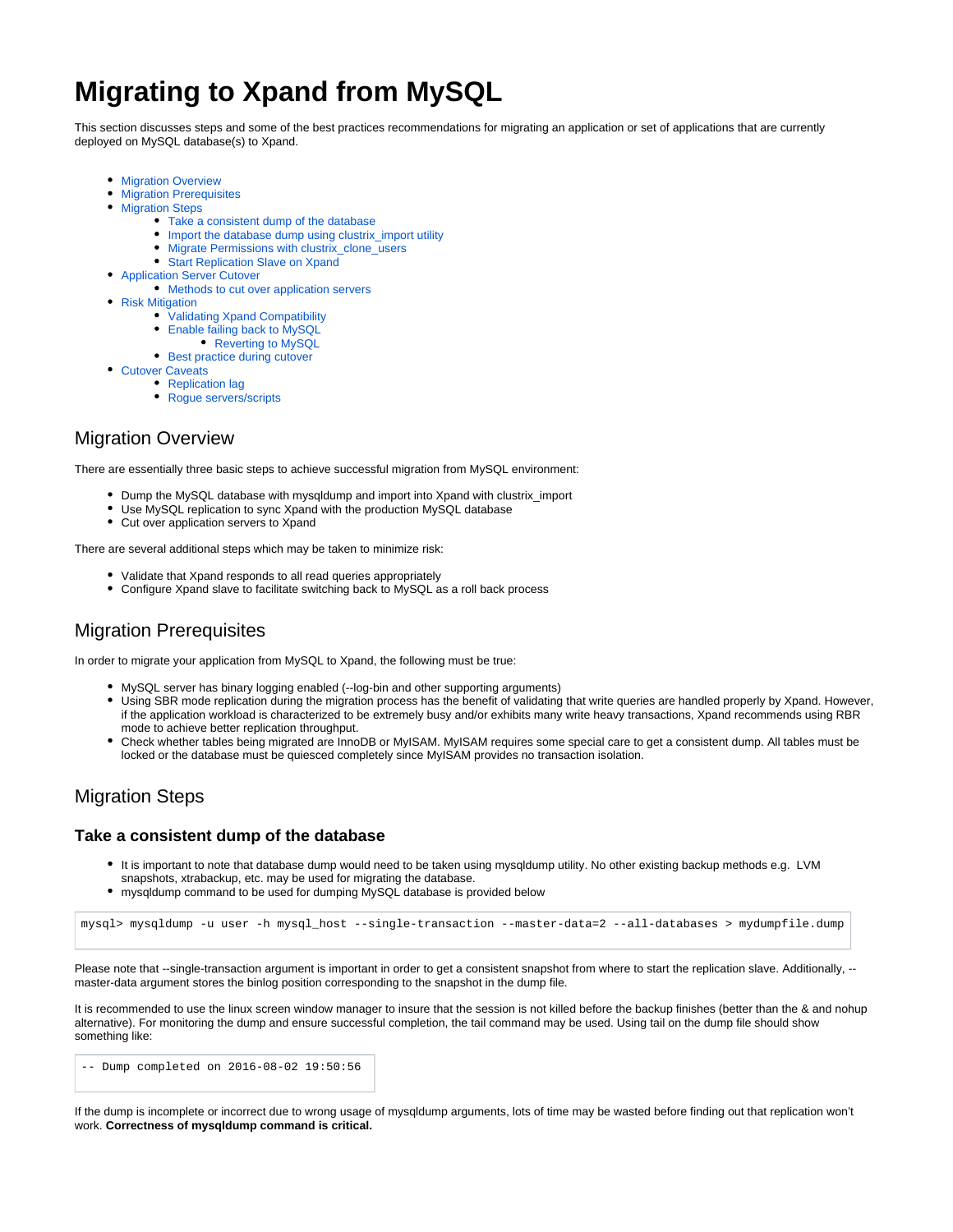## **Import the database dump using clustrix\_import utility**

• [clustrix\\_import](https://docs.clustrix.com/display/CLXDOC/clustrix_import) command to be used for importing the dump file is provided below

```
shell> clustrix_import -i dumpfile.sql -H
clustrix_ip
```
- A few best practices recommended for using clustrix\_import command line tool
	- Use screen
	- tee the output
	- Pay close attention to the final output indicating success or failure

clustrix\_import has many advantages over mysql client in loading data as it imports data in parallel, taking full advantage of cluster resources. This tool is also designed to optimally distribute the data across all Xpand nodes and automatically retries transient errors.

## <span id="page-1-0"></span>**Migrate Permissions with clustrix\_clone\_users**

- mysqldump --all-databases will dump the mysql database but Xpand cannot use this data to instantiate users
- Use clustrix\_clone\_users instead, available at /opt/clustrix/bin/.

clustrix\_clone\_users utility will query a MySQL (or Xpand) database to dump the users and permissions, generating SQL which can then be imported, per this example.

```
shell> ./clustrix_clone_users -H localhost > /tmp/grants.sql 
shell> head /tmp/grants.sql
--
-- Clustrix Users dumpfile ver: 113:82f8694c98db
-- Host: localhost
--
GRANT ALL PRIVILEGES ON *.* TO 'mysql_slave'@'' WITH GRANT OPTION;
GRANT ALL PRIVILEGES ON *.* TO 'clustrix_ui'@'127.0.0.1' IDENTIFIED BY PASSWORD 
'*46A23F3EF4B5568CD0D6951239A0345A78DDF61A' WITH GRANT OPTION;
GRANT ALL PRIVILEGES ON `statd`.* TO 'statd'@'%' IDENTIFIED BY PASSWORD 
'*58D9255AEB513581F38430D559A1455461E6B74E';
shell> mysql -h mogwai -u root < /tmp/grants.sql
```
## <span id="page-1-1"></span>**Start Replication Slave on Xpand**

Once the import is complete, the slave can be created on Xpand using the following command:

```
sql> CREATE SLAVE 'slave1' MASTER_LOG_FILE = 'foo.000001'
, MASTER_LOG_POS = 4
, MASTER_HOST = 'host_name'
, MASTER_USER = 'user_name'
, MASTER_PASSWORD = 'password';
sql> START SLAVE 'slave1';
```
The proper log file and position are obtained from the beginning of the mysqldump (as generated by --master-data=2 argument).

Please refer to [Configuring Replication](https://docs.clustrix.com/display/CLXDOC/Configuring+Replication) module for obtaining information on monitoring slave status.

## <span id="page-1-2"></span>Application Server Cutover

## <span id="page-1-3"></span>**Methods to cut over application servers**

There are two common methods for switching app servers from MySQL to Xpand:

- 1. Reconfiguring application servers to point to Xpand instead of MySQL
- 2. Using an external load balancer e.g. HAProxy to direct traffic to Xpand instead of MySQL. Please refer [Load Balancing Xpand with HAProxy](https://docs.clustrix.com/display/CLXDOC/Load+Balancing+Xpand+with+HAProxy).

## <span id="page-1-4"></span>Risk Mitigation

#### <span id="page-1-5"></span>**Validating Xpand Compatibility**

To reduce cutover surprises, ensure that Xpand properly handles all queries generated by the application